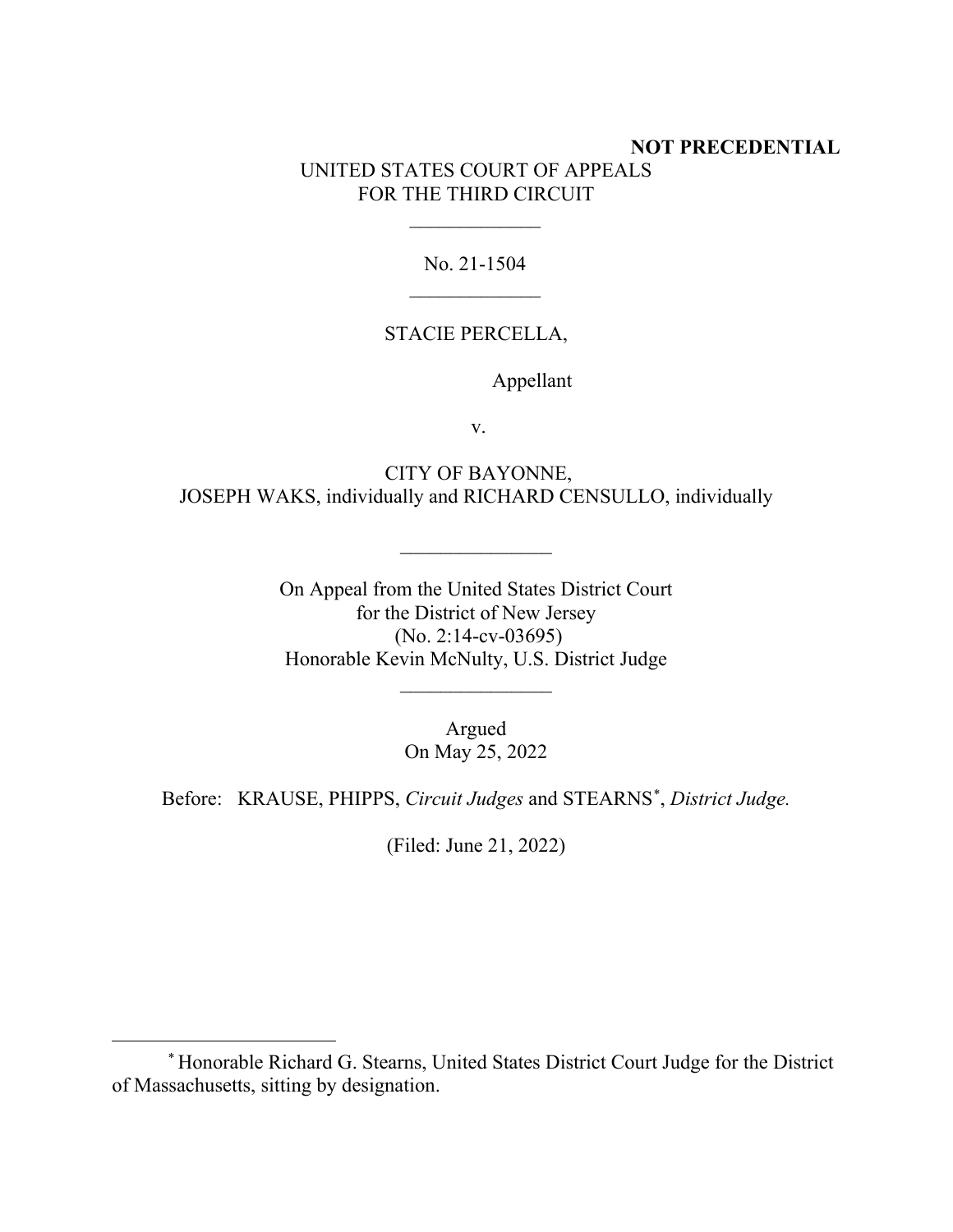Vincent F. Gerbino, Esq. (Argued) Bruno Gerbino Soriano & Aitken 445 Broad Hollow Road Suite 420 Melville, NY 11747 Counsel for Appellant

Nicholas A. Sullivan, Esq. (Argued) Florio Perrucci Steinhardt Cappelli Tipton & Taylor 1010 Kings Highway South Building 2 Cherry Hill, NJ 08034

Drew D. Krause, Esq. (Argued) Chasan Lamparello Mallon & Cappuzzo 300 Lighting Way Suite 200 Secaucus, NJ 07094 Counsel for Appellees

> OPINION∗∗  $\frac{1}{2}$

 $\overline{\phantom{a}}$ 

STEARNS, *District Judge*.

Appellant Stacie Percella challenges the District Court's award of summary judgment to Appellees, City of Bayonne, Joseph Waks, and Richard Censullo. Percella worked for the City of Bayonne for fifteen years, beginning with her appointment as

<sup>∗∗</sup>This disposition is not an opinion of the full court and, pursuant to I.O.P. 5.7, does not constitute binding precedent.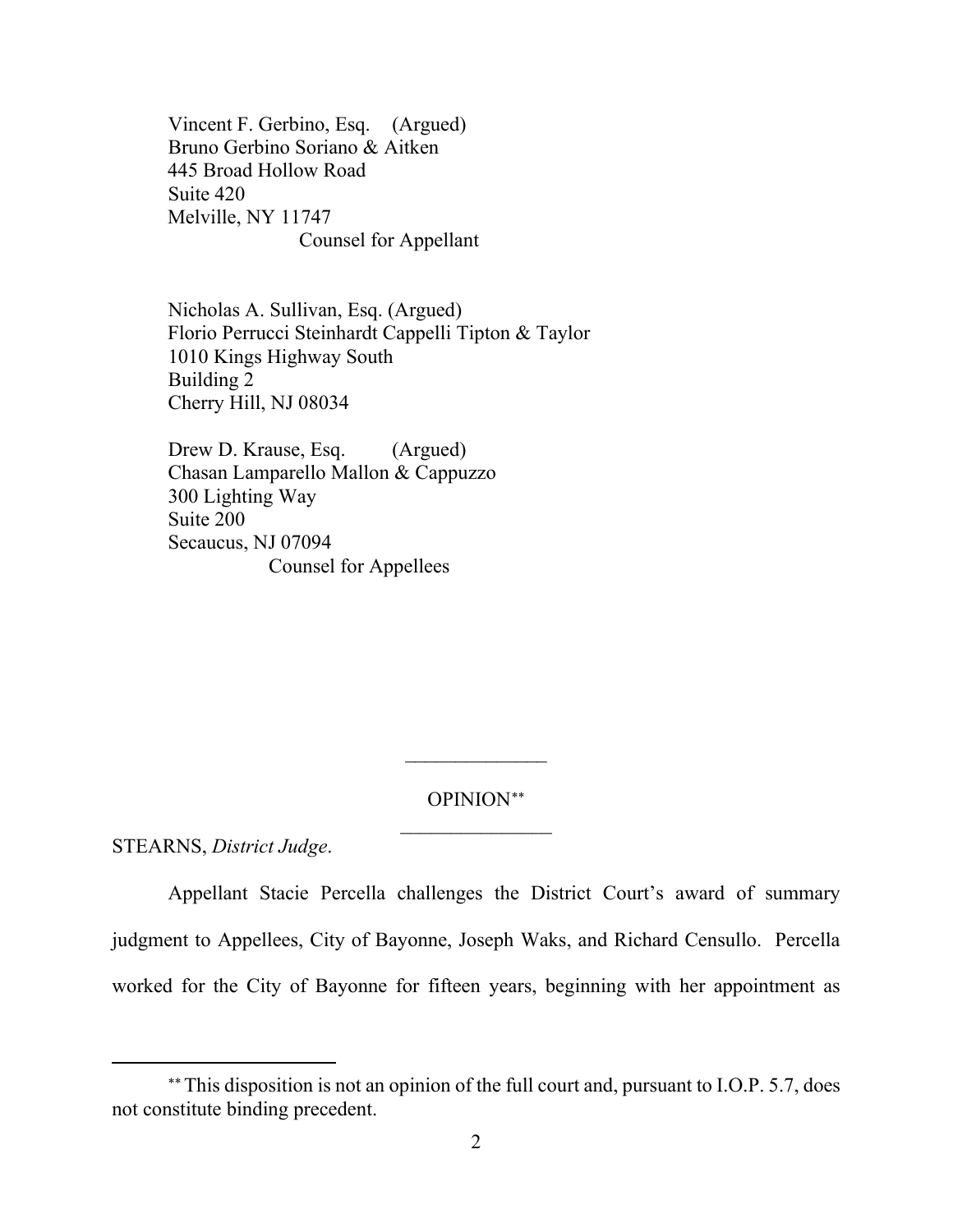Deputy Registrar of the Health Department in 2006. Her relationship with her employer was troubled: Percella repeatedly filed complaints with the City alleging misconduct by other employees; she was suspended and transferred multiple times during her tenure, primarily (according to the City) because of her unprofessional conduct. Percella contends that she was disciplined in retaliation for exercising her First Amendment rights. Percella also alleges that City officials had subjected her to harassment, specifically that Censullo had directed sexually suggestive language to her and that Waks had habitually used profane language in her presence, once threw a pencil at her, and had posted a sexually suggestive and misogynistic kitchen magnet near her workspace.<sup>1</sup>

Percella's Amended Complaint asserts multiple counts: (1) violation of 42 U.S.C. § 1983 against the City and Waks for retaliating against Percella in violation of her First and Fourteenth Amendments rights; (2) discrimination and harassment, hostile work environment, and retaliation against the City and Waks in violation of the New Jersey Law Against Discrimination ("NJLAD"), N.J. Stat. Ann. §§ 10:5-1 *et seq*.; and (3) claims of tortious contractual interference against Censullo and breach of the implied covenant of good faith and fair dealing against the City.

<sup>&</sup>lt;sup>1</sup> There is a dispute of fact as to whether Waks posted one or multiple magnets, and Percella asserts that the District Court overstepped in making the finding that there was only one. We view this dispute as immaterial, however, because the presence of even several magnets would not have changed the analysis of whether this rose to the level of a "rare and extreme" case in which a single incident is so severe that it creates a hostile work environment. *See Taylor v. Metzger*, 706 A.2d 865, 869 (N.J. 1998) (quoting *Lehmann v. Toys 'R' Us, Inc*., 626 A.2d 445, 455 (N.J. 1993)).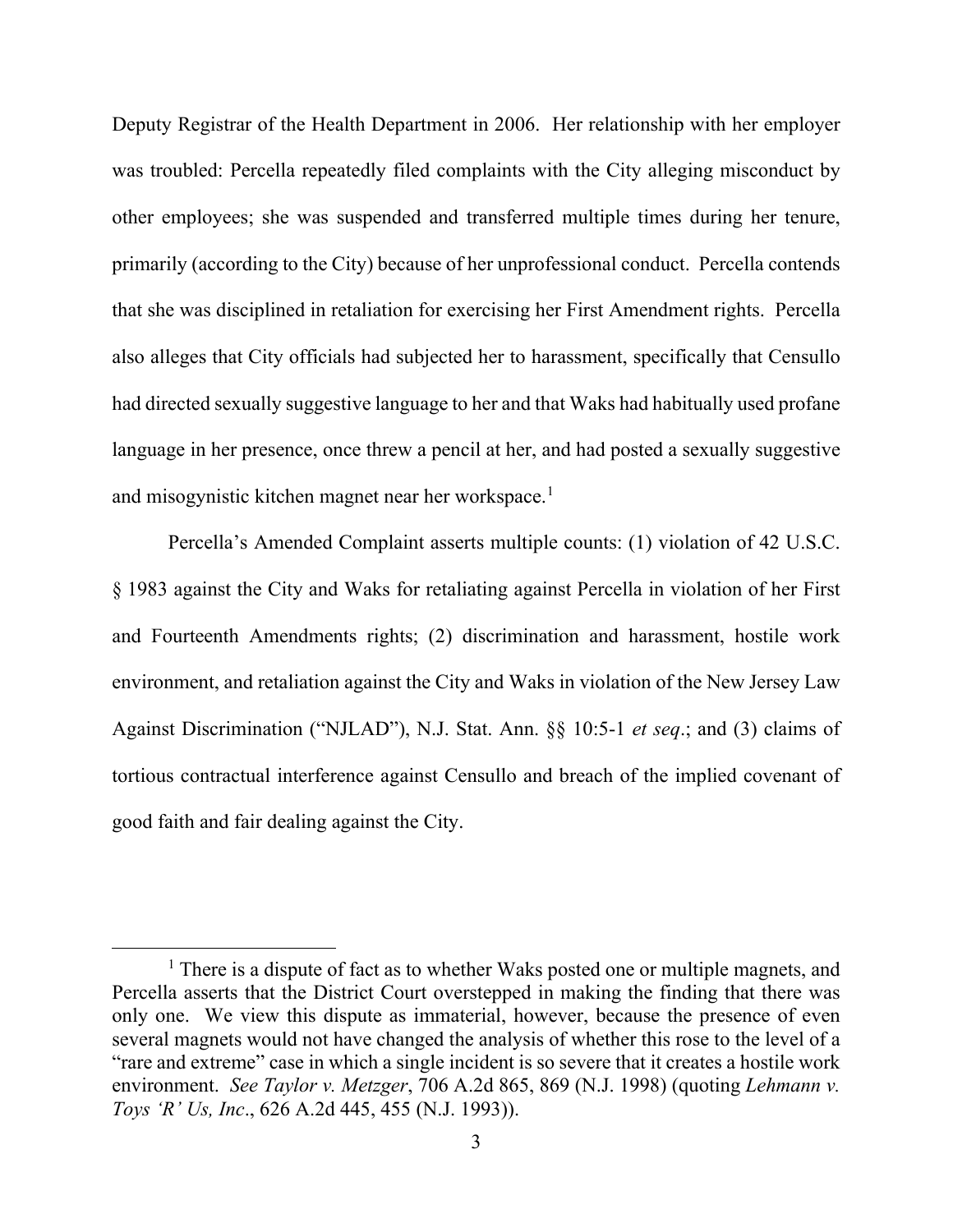On August 5, 2019, Percella emailed seventy requests for admissions to the Appellees. The Appellees did not respond to the requests. After discovery concluded, Appellees moved for summary judgment on all claims. District Court rejected Percella's argument that Appellees' failure to respond to her requests for admissions and their alleged failure to move to withdraw or amend the (constructive) admissions precluded entry of summary judgment in their favor.

Instead, the District Court deemed the admissions withdrawn and granted summary judgment to Appellees on all counts except the state-law hostile work environment claim. The parties cross-moved for reconsideration, and the District Court, after a reexamination of the factual record underlying the hostile work environment claim, entered summary judgment for Appellees on this claim as well. We will affirm.<sup>2</sup>

We exercise plenary review over a district court's order granting summary judgment. *See Blunt v. Lower Merion Sch. Dist.*, 767 F.3d 247, 265 (3d Cir. 2014). While we review a district court's decision whether to allow the withdrawal or amendment of admissions for abuse of discretion, *see Gwynn v. City of Phila.*, 719 F.3d 295, 298**–**99 (3d Cir. 2013), our review of a district court's interpretation of the Federal Rules of Civil Procedure is *de novo*, *see EBC, Inc. v. Clark Bldg. Sys., Inc.*, 618 F.3d 253, 264 (3d Cir. 2010).

During discovery, a party may serve on another party a request that it admit the truth of matters relating to "(A) facts, the application of law to fact, or opinions about either; and

<sup>&</sup>lt;sup>2</sup> The District Court had jurisdiction under 28 U.S.C. § 1331. We have jurisdiction pursuant to 28 U.S.C. § 1291.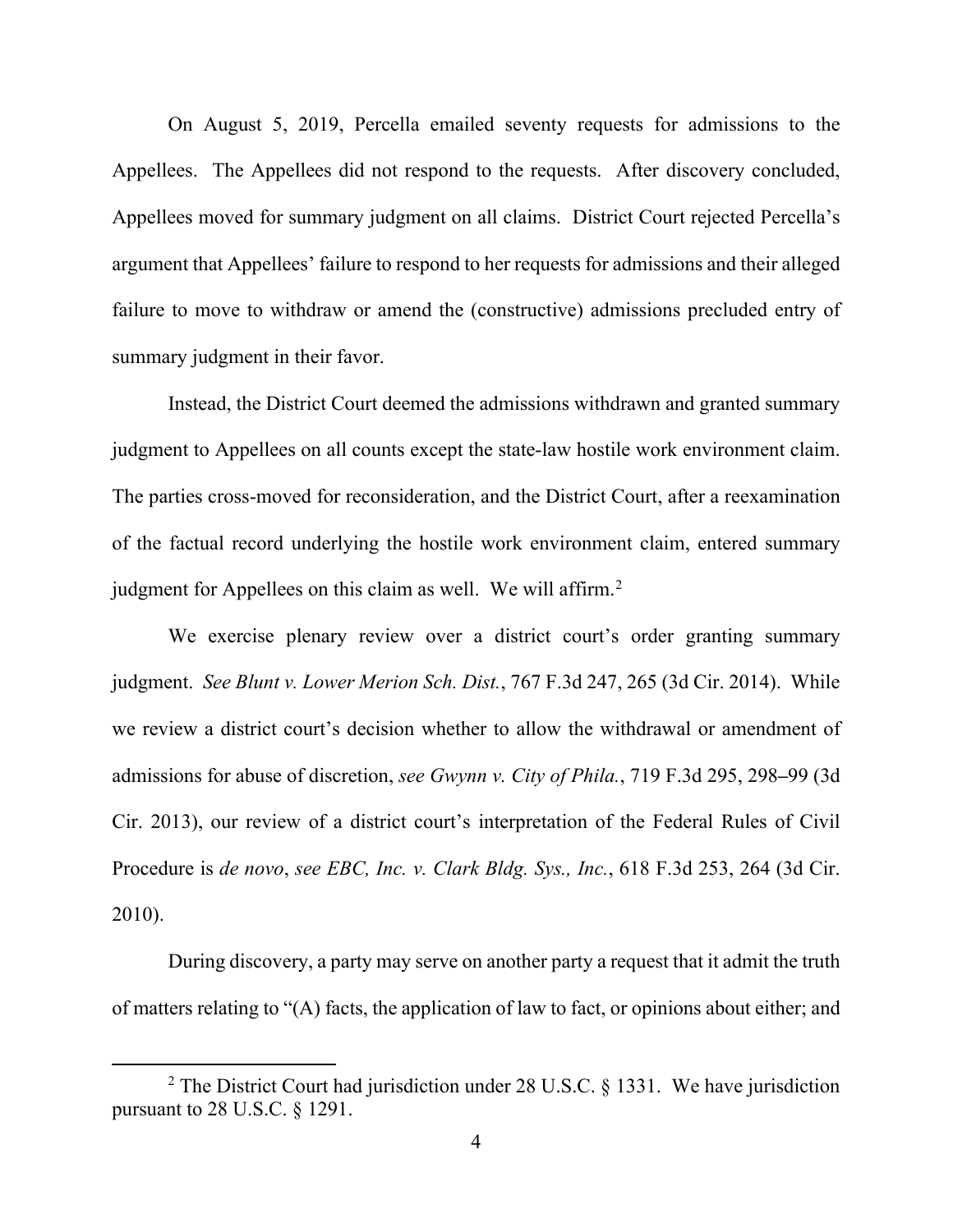(B) the genuineness of any described documents." Fed. R. Civ. P. 36(a)(1). A matter is admitted unless a party responds or objects within thirty days of being properly served. *See* Fed. R. Civ. P. 36(a)(3). An admitted matter is conclusively established unless the district court, "on motion," allows the withdrawal or amendment of the admission. Fed. R. Civ. P. 36(b). The district court may permit withdrawal or amendment, subject to Rule 16(e), "if it would promote the presentation of the merits of the action and if the court is not persuaded that it would prejudice the requesting party in maintaining or defending the action on the merits." *Id.*

Appellees do not deny that they (1) never responded to Percella's requests for admissions and (2) never filed a formal motion to withdraw or amend the resulting admissions. The plain language of Rule 36 permits a district court to withdraw admissions upon a party's motion. *See* Fed. R. Civ. P. 36(b). Thus, we hold, as have at least two of our sister circuits, that a district court errs when it withdraws admissions without any prompting by the parties. *See Goodson v. Brennan*, 688 F. App'x 372, 375 (6th Cir. 2017) (holding that *sua sponte* withdrawal of admissions "contravenes the plain language of Rule 36."); *Am. Auto. Ass'n (Inc.) v. AAA Legal Clinic of Jefferson Crooke, P.C.*, 930 F.2d 1117, 1120 (5th Cir. 1991) (same).

While Rule 36 does not authorize a district court to unilaterally withdraw or amend an admission, it does not specify the precise form a motion to withdraw or amend must take. In this case, Appellees raised the issue in a letter brief filed on July 20, 2020, in response to Percella's opposition to their motion for summary judgment and her crossmotion for summary judgment. The letter brief objected *inter alia* to the fact that Percella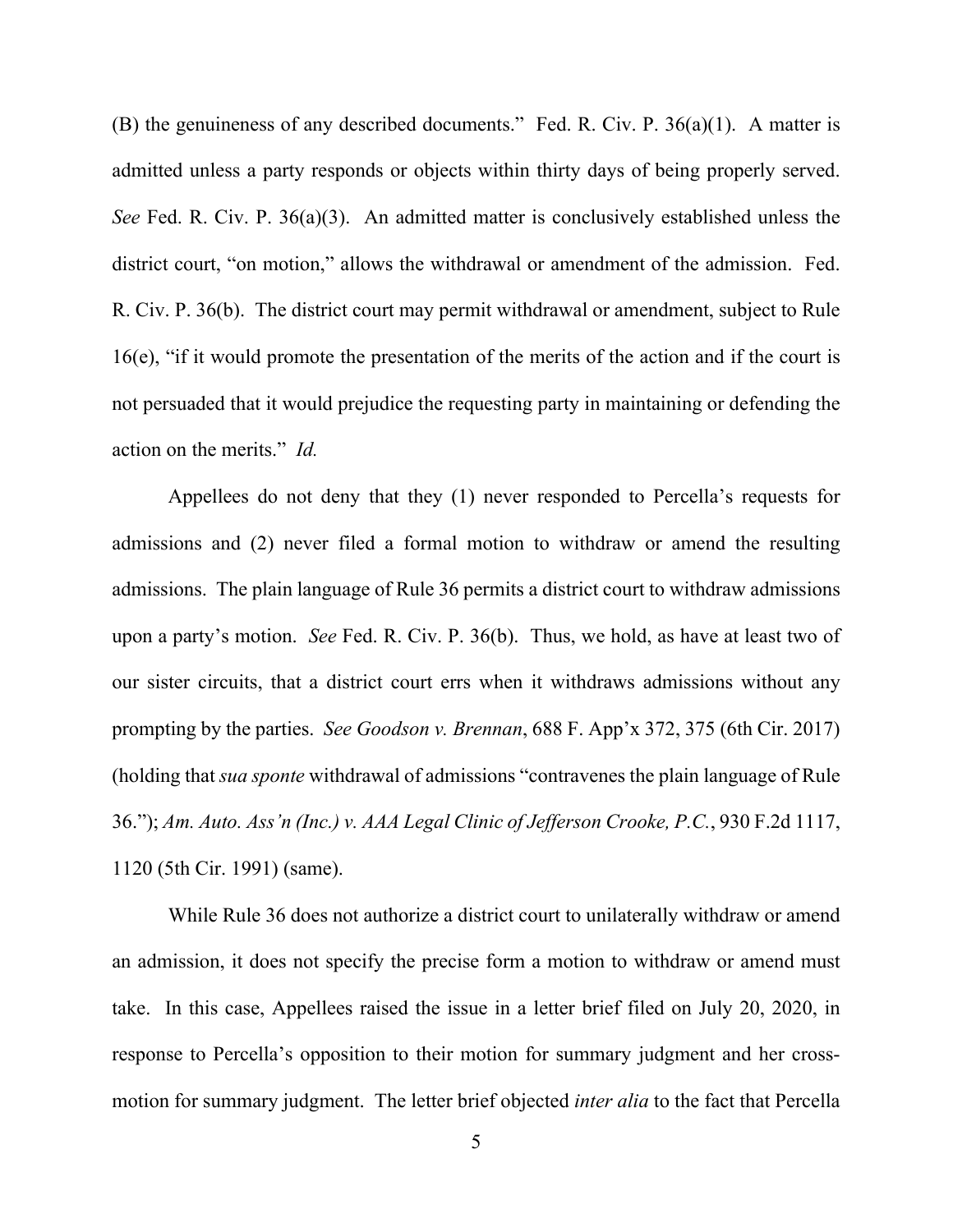had failed to properly notice the cross-motion and "ha[d] tried to base her entire argument [for brevis disposition] on [Appellees'] failure to answer [her] Requests for Admissions." App. 1155-56.

The letter brief then drew the court's attention to Rule 36 and, citing *Sunoco, Inc. (R & M) v. MX Wholesale Fuel Corp.*, 565 F. Supp. 2d 572 (D.N.J. 2008), argued that the court had the authority to deem the admissions withdrawn in deference to the principle "that a disposition on the merits is preferred over a decision based upon procedural technicalities." App. 1156 (quoting *Sunoco*, 565 F. Supp. 2d at 577). Appellees accused Percella of engaging in a disfavored litigation tactic, noting that "the only possible purpose of requesting an admission by [a party] contrary to [its] previously stated opinion was the hope that [it] would not answer and that [its] failure to answer could be used to seek judgment against [it]." App. 1156 (quoting *Hungerford v. Greate Bay Casino Corp.*, 517 A.2d 498, 501 (N.J. Super. Ct. App. Div. 1986)). Finally, Appellees stated that there would be no prejudice to Percella in allowing the withdrawal of the admissions, because they had previously denied the statements in the requests for admissions in their Answer to the Complaint and response to Percella's Rule 56.1(a) Statement of Material Facts. App. 1158- 59.

The District Court agreed, adding the observation that many of the seventy requests consisted of generalized calls for legal conclusions that, even if admitted, would not have any impact on the outcome. For example, Request 23 states, "Defendant City of Bayonne has failed to abide by its own procedures and those required by law when suspending or otherwise disciplining Plaintiff." App. 847. Some requests sought information that was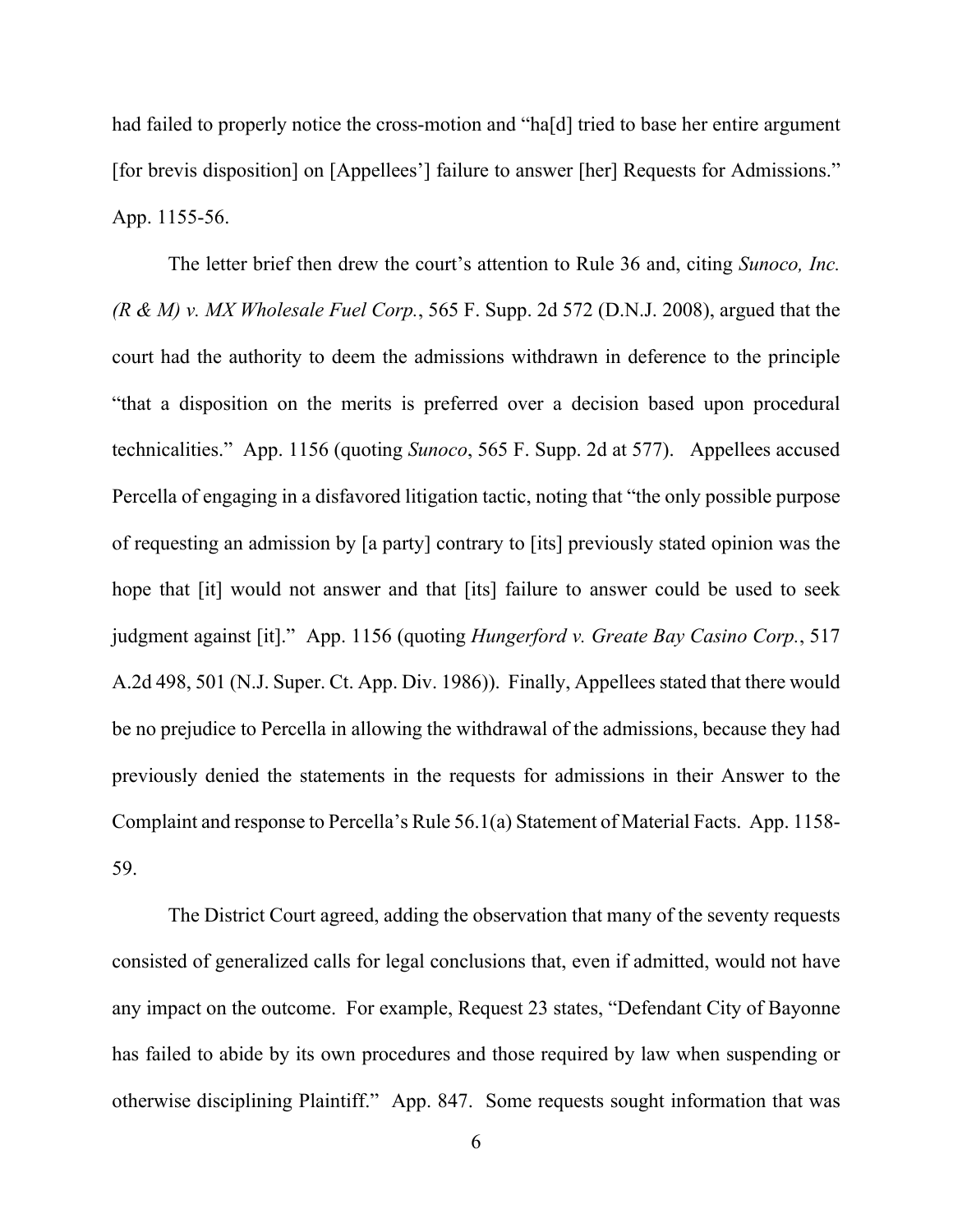not material to any claim pled by Percella in the Amended Complaint. *See, e.g.,* Request 19 ("Plaintiff was offered an opportunity for required training by the State of New Jersey, but Defendant failed to take the necessary steps in order for Plaintiff to obtain the training."). App. 846. Most others, as Appellees had pointed out, were addressed in their legally binding answers to the Complaint. Under the circumstances, we discern no error in the District Court's decision to treat the letter brief requesting that the admissions be withdrawn as a "motion" that could trigger a withdrawal analysis under Rule 36(b), and likewise no error in its finding that the requirements of that rule were met here.<sup>3</sup>

Percella's additional claims of error lack merit. The District Court properly rejected her contention that the continuing violation doctrine applies to save her First Amendment retaliation claims. Under the continuing violation doctrine, "when a defendant's conduct is part of a continuing practice, an action is timely so long as the last act evidencing the continuing practice falls within the limitations period." *Tearpock-Martini v. Borough of Shickshinny*, 756 F.3d 232, 236 (3d Cir. 2014) (quoting *Brenner v. Local 514, United Bhd. of Carpenters & Joiners of Am.*, 927 F.2d 1283, 1295 (3d Cir. 1991)). We have previously held that certain discrete employment events are not subject to the continuing violation doctrine, including the following non-exhaustive list: "termination, failure to promote, denial of transfer, refusal to hire, wrongful suspension, wrongful discipline, denial of

<sup>&</sup>lt;sup>3</sup> While we conclude the District Court did not err in its ultimate ruling, we note that, as a general matter, it would accord with best practices for a district court, upon receipt of a request for the court to withdraw admissions on its own motion, to invite the requesting party to make its own motion under Rule 36(b) or at least give the parties notice of its intent to treat the request as a Rule 36(b) motion and to invite a response from the affected party.